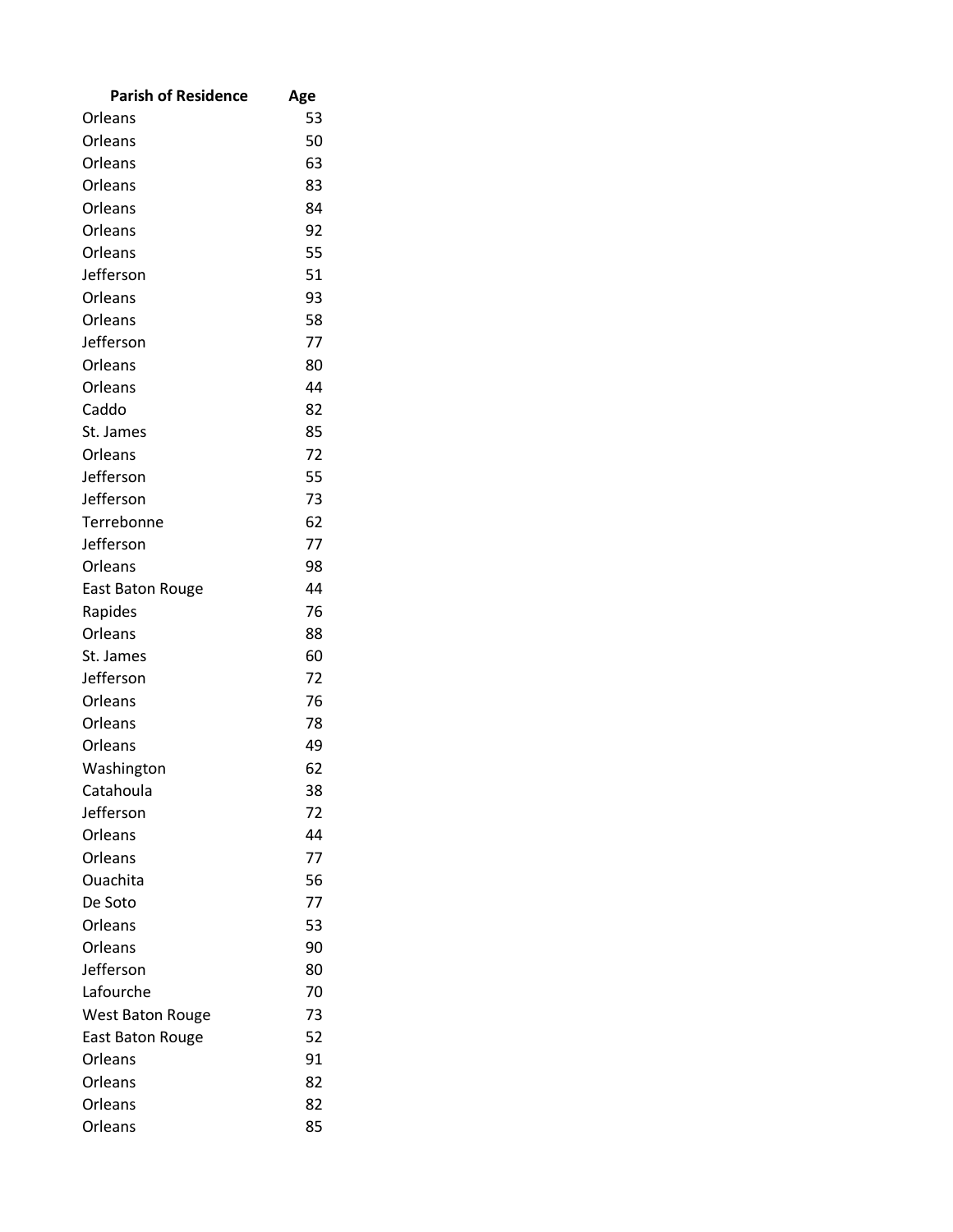| St. Bernard          | 59 |
|----------------------|----|
| Orleans              | 93 |
| Jefferson            | 89 |
| Ascension            | 66 |
| Orleans              | 77 |
| Jefferson            | 77 |
| Orleans              | 36 |
| Orleans              | 46 |
| Jefferson            | 84 |
| Orleans              | 73 |
| Orleans              | 56 |
| <b>Bienville</b>     | 59 |
| Orleans              | 68 |
| Orleans              | 73 |
| Orleans              | 66 |
| Plaquemines          | 73 |
| Orleans              | 93 |
| Orleans              | 74 |
| Orleans              | 75 |
| St. John the Baptist | 86 |
| Orleans              | 49 |
| Orleans              | 87 |
| Orleans              | 55 |
| Jefferson            | 78 |
| Orleans              | 56 |
| Webster              | 44 |
| Caddo                | 79 |
| Orleans              | 58 |
| Orleans              | 71 |
| Orleans              | 77 |
| Orleans              | 97 |
| Orleans              | 81 |
| Jefferson            | 61 |
| Iberville            | 54 |
| Calcasieu            | 76 |
| Orleans              | 64 |
| Orleans              | 91 |
| St. Charles          | 79 |
| St. Tammany          | 74 |
| Jefferson            | 82 |
| Orleans              | 57 |
| St. Tammany          | 90 |
| Jefferson            | 68 |
| Orleans              | 83 |
| Orleans              | 83 |
| Orleans              | 68 |
| Orleans              | 62 |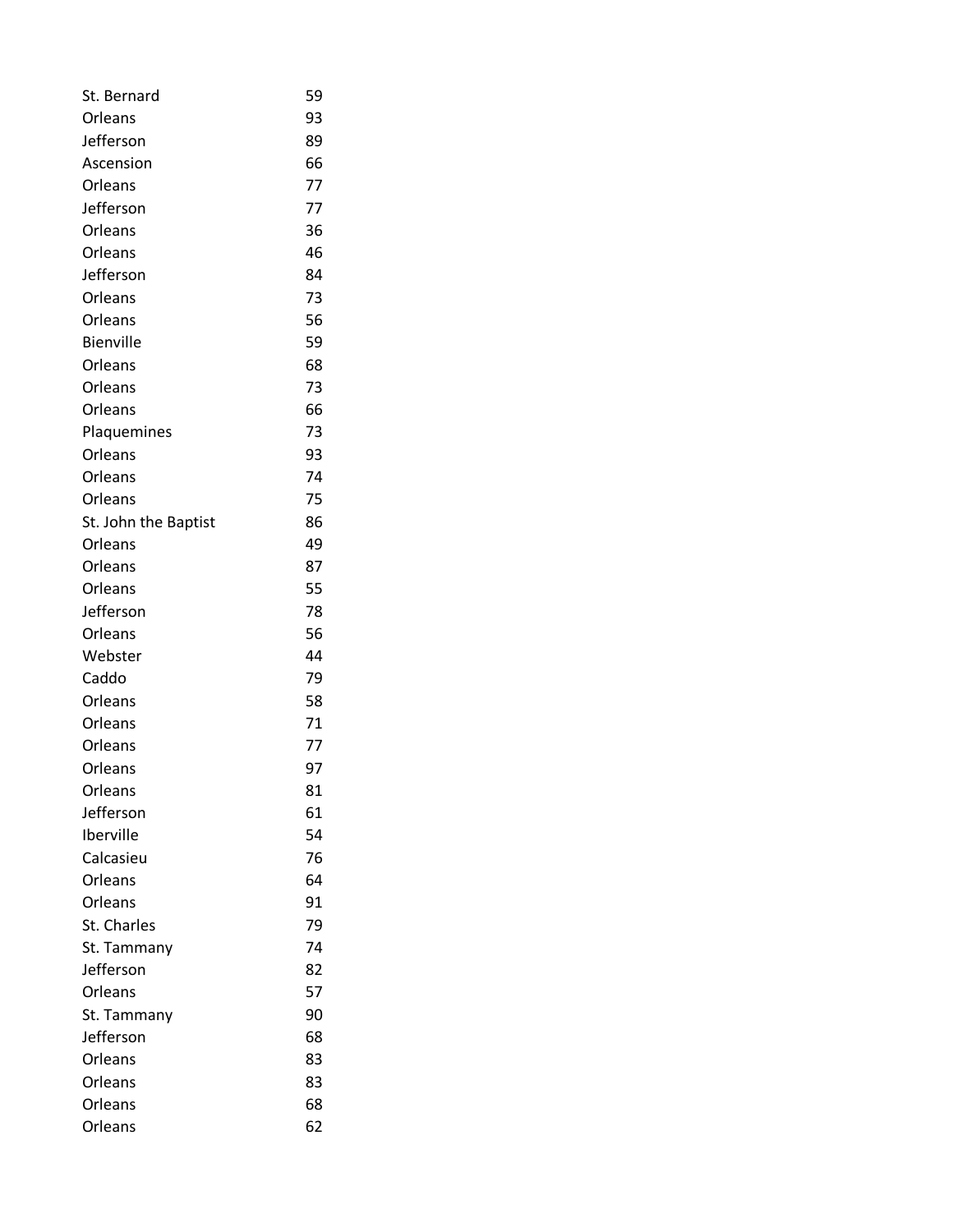| Orleans                 | 62 |
|-------------------------|----|
| Orleans                 | 65 |
| Orleans                 | 46 |
| Jefferson               | 78 |
| Orleans                 | 85 |
| Lafourche               | 62 |
| St. John the Baptist    | 95 |
| Orleans                 | 17 |
| Orleans                 | 74 |
| <b>East Baton Rouge</b> | 79 |
| Orleans                 | 44 |
| Orleans                 | 71 |
| <b>East Baton Rouge</b> | 89 |
| Jefferson               | 58 |
| St. John the Baptist    | 63 |
| Jefferson               | 86 |
| Vermilion               | 69 |
| Ascension               | 63 |
| Orleans                 | 65 |
| Orleans                 | 76 |
| Orleans                 | 86 |
| Jefferson               | 73 |
| Jefferson               | 36 |
| Jefferson               | 66 |
| Orleans                 | 70 |
| Caddo                   | 36 |
| <b>East Baton Rouge</b> | 59 |
| Orleans                 | 76 |
| St. Charles             | 78 |
| Orleans                 | 59 |
| Orleans                 | 90 |
| Orleans                 | 78 |
| Jefferson               | 78 |
| Orleans                 | 93 |
| St. John the Baptist    | 83 |
| Jefferson               | 81 |
| Plaquemines             | 59 |
| Orleans                 | 40 |
| St. Tammany             | 79 |
| Jefferson               | 48 |
| Orleans                 | 51 |
| Orleans                 | 51 |
| St. Martin              | 41 |
| Jefferson               | 61 |
| St. Martin              | 89 |
| Lafayette               | 53 |
| Acadia                  | 89 |